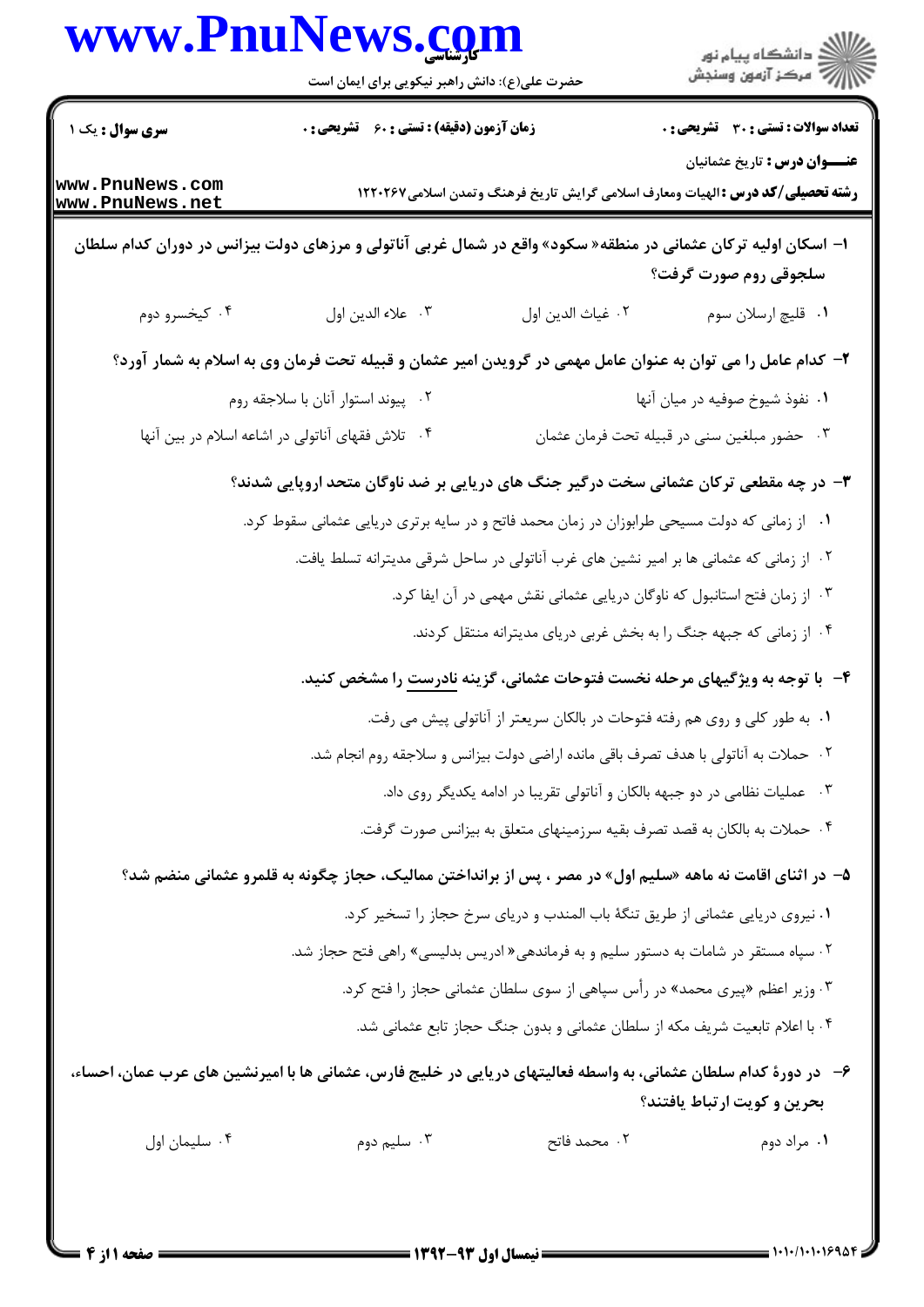|                                    | www.PnuNews.com<br>حضرت علی(ع): دانش راهبر نیکویی برای ایمان است |                                                                                                                                                                                               | ا∭د دانشگاه پيام نور<br> √ مرکز آزمون وسنجش  |
|------------------------------------|------------------------------------------------------------------|-----------------------------------------------------------------------------------------------------------------------------------------------------------------------------------------------|----------------------------------------------|
| <b>سری سوال : ۱ یک</b>             | <b>زمان آزمون (دقیقه) : تستی : 60 ٪ تشریحی : 0</b>               |                                                                                                                                                                                               | <b>تعداد سوالات : تستی : 30 ٪ تشریحی : 0</b> |
| www.PnuNews.com<br>www.PnuNews.net |                                                                  | <b>رشته تحصیلی/کد درس :</b> الهیات ومعارف اسلامی گرایش تاریخ فرهنگ وتمدن اسلامی۱۲۲۰۲۶۷                                                                                                        | <b>عنـــوان درس :</b> تاریخ عثمانیان         |
|                                    |                                                                  | ۷- پس از فتح« بلغارستان» از سوی« بایزید اول» در ۷۹۶/۱۳۹۳کدام مقام اروپایی با ارسال هیئتی نزد سلطان عثمانی، از او<br>خواست تا توضیح دهد که چگونه به خود اجازه حمله به «بلغارستان» را داده است؟ |                                              |
|                                    | ۲. سیگیسموند پادشاه مجارستان                                     |                                                                                                                                                                                               | ٠١. پاپ بونيفاس نهم                          |
|                                    | ۰۴ فرانسوای اول پادشاه فرانسه                                    |                                                                                                                                                                                               | ۰۳ لازار دسپوت(حاکم) صربستان                 |
|                                    |                                                                  | ۸– هدف «محمد دوم» از معاهدات صلح با همه همسایگان و امیرنشین های مستقلی مانند «ونیز، جنوا، صرب، والاکیا و<br>نیروهای قدیس یوحنا در حزیره رودس». پس از جلوس بر تخت سلطنت چه بود؟                |                                              |
|                                    |                                                                  | ٠١. جدا كردن دولت بيزانس به لحاظ سياسي و نظامي از آنها.                                                                                                                                       |                                              |
|                                    |                                                                  | ۰۲ تثبیت فتوحات مرحله اول عثمانی در اروپا و مشروعیت بخشی بدان.                                                                                                                                |                                              |
|                                    |                                                                  | ۰۳ کاستن از درگیره های خارجی عثمانی برای حمله به امیرنشین های مستقل آناتولی.<br>۰۴ جلوگیری از همکاری و کمکهای نظامی آنها به اوزون حسن آق قویونلو رقیب منطقه ای عثمانی.                        |                                              |
|                                    |                                                                  | ۹- پس از بر تخت نشستن« بایزید دوم»، برادرش «جم »پس از شکست از وی به کدام سلطان مملوکی پناه برد؟                                                                                               |                                              |
| ۰۴ قايتباي                         | برقوق $\cdot$ ۳                                                  | ۰۲ ملک اشرف                                                                                                                                                                                   | ۰۱ خوشقدم                                    |
|                                    |                                                                  | -  «سلیم اول» عثمانی در دوره پیش از نشستن بر تخت فرمانروایی عثمانی، حاکم کدام منطقه بود؟                                                                                                      |                                              |
| ۰۴ قره مان                         | ۰۳ طرابوزان                                                      | ۰۲ آماسیه                                                                                                                                                                                     | <b>۱.</b> بورسه                              |
|                                    |                                                                  | <b>۱۱</b> - کدام فرمانروای عثمانی برای اولین بار پایتخت خود را درالخلافه نامید؟                                                                                                               |                                              |
| ۰۴ سلیمان اول                      | ۰۳ محمد اول                                                      | ۰۲ سلیم اول                                                                                                                                                                                   | ٠١. محمد فاتح                                |
|                                    |                                                                  | <b>۱۲</b> - امتیازاتی که در سال ۹۴۳ و ۹۷۷ از سوی عثمانی ها به دولت های« فرانسه، هلند و انگلیس» اعطا شد، با چه هدفی صورت                                                                       | گرفت؟                                        |
|                                    | ۰۲ جدا کردن آنها از پاپ و هابسبورگ اتریش                         | ۰۱ جلب حمایت سیاسی و نظامی آنها برای مقابله با صفویه                                                                                                                                          |                                              |
|                                    | ۰۴ سلب حمایت آنها از دولت بیزانسی طرابوزان                       | ۰۳ جلب حمايت آنها در حمله به ايتاليا(جنوا و ميلان)                                                                                                                                            |                                              |
|                                    |                                                                  | ۱۳- در سال ۹۶۲ ناوگان عثمانی به فرماندهی چه کسی در برابر سواحل «مصوع» لنگر انداخته و پرتغالی ها را شکست داد؟                                                                                  |                                              |
| ۰۴ صوقللی محمد پاشا                | ۰۳ لالا شاهين                                                    | ۰۲ سنان پاشا                                                                                                                                                                                  | <b>۱</b> . ابراهیم پاشا                      |
|                                    |                                                                  | ۱۴-۔ مصوبات صورت گرفته در کدام نهاد مهم عثمانی به شرط موافقت سلطان صورت نهایی و اجرایی پیدا می کرد؟                                                                                           |                                              |
| ۰۴ ارکان                           | ۰۳ دیوان                                                         | ۰۲ بابعالی                                                                                                                                                                                    | ۰۱ نهاد علمیه                                |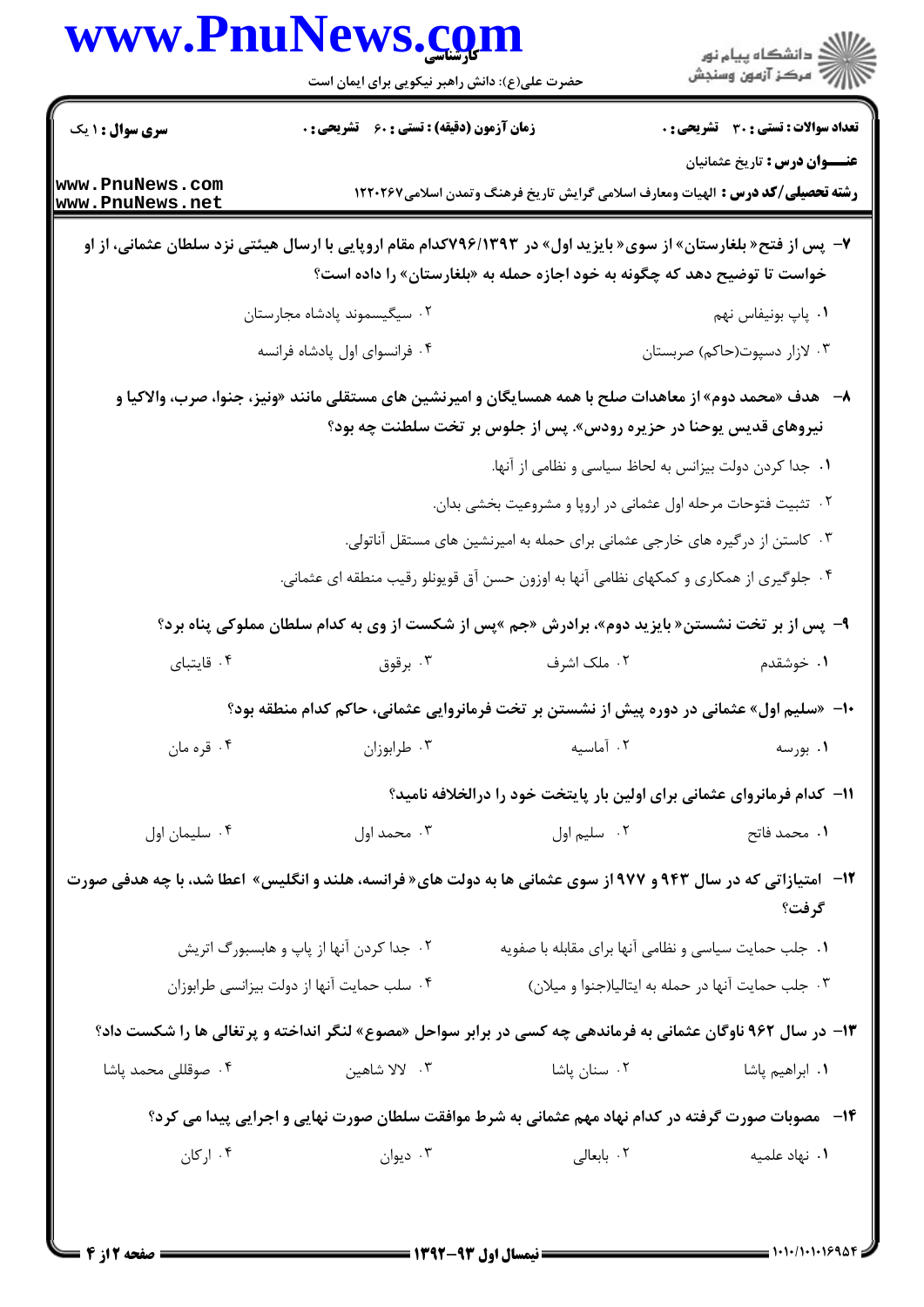|                                    | www.PnuNews.com                                                                                                 |                                                                      |                                                                                                                                |  |
|------------------------------------|-----------------------------------------------------------------------------------------------------------------|----------------------------------------------------------------------|--------------------------------------------------------------------------------------------------------------------------------|--|
|                                    | حضرت علی(ع): دانش راهبر نیکویی برای ایمان است                                                                   |                                                                      | ر<br>دانشڪاه پيام نور)<br>اڳ مرڪز آزمون وسنڊش                                                                                  |  |
| <b>سری سوال : ۱ یک</b>             | <b>زمان آزمون (دقیقه) : تستی : 60 ٪ تشریحی : 0</b>                                                              |                                                                      | <b>تعداد سوالات : تستی : 30 ٪ تشریحی : 0</b>                                                                                   |  |
| www.PnuNews.com<br>www.PnuNews.net |                                                                                                                 |                                                                      | <b>عنـــوان درس :</b> تاريخ عثمانيان<br><b>رشته تحصیلی/کد درس :</b> الهیات ومعارف اسلامی گرایش تاریخ فرهنگ وتمدن اسلامی۱۲۲۰۲۶۷ |  |
|                                    | ۱۵– شکست دادن ناوگان اسپانیا که بر تونس تسلط یافته بود و بازگرداندن این سرزمین به حوزه قدرت عثمانی در دوره کدام |                                                                      | سلطان عثمانى تحقق يافت؟                                                                                                        |  |
| ۰۴ سلیم دوم                        | ۰۳ مراد چهارم                                                                                                   | ۰۲ عثمان دوم                                                         | ١. احمد اول                                                                                                                    |  |
|                                    | ۱۶-٪ در جنگی که در سال ۱۰۰۵/۱۵۹۶ پس از فتح بلگراد میان دولت های« عثمانی و اتریش» روی داد، کدام شیخ الاسلام      | عثمانی با حضور در میان سربازان، با تشجیع آنها مانع شکست عثمانیها شد؟ |                                                                                                                                |  |
|                                    | ۰۲ سعدالدین افندی                                                                                               |                                                                      | ٠١. ابن السعود افندي                                                                                                           |  |
|                                    | ۰۴ علاء الدين على جمالي افندي                                                                                   |                                                                      | ۰۳ حامد افندی جوی زاده                                                                                                         |  |
|                                    | <b>۱۷</b> - تسلط کامل عثمانی ها بر شرق دریای مدیترانه پس از بیرون راندن کدام قدرت اروپایی از « کرت» تحقق یافت؟  |                                                                      |                                                                                                                                |  |
| ۰۴ ونیزی ها                        | ۰۳ جنوا                                                                                                         | ۰۲ اتریش                                                             | ۰۱ رودس                                                                                                                        |  |
|                                    | ۱۸– سلطان مصطفی دوم(حک. ۱۱۰۶–۱۱۱۵) پس از انعقاد کدام معاهده مجبور به کناره گیری از سلطنت شد؟                    |                                                                      |                                                                                                                                |  |
| ۰۴ کوچوک قینارچه                   | ۰۳ ياسى                                                                                                         | ۰۲ کارلویتز                                                          | ۰۱ دالماسی                                                                                                                     |  |
|                                    |                                                                                                                 |                                                                      | ۱۹– انقلاب فرانسه همزمان با سلطنت کدام سلطان عثمانی به وقوع پیوست؟                                                             |  |
|                                    | ۰۲ سلطان محمود دوم                                                                                              |                                                                      | ٠١ سلطان عبدالحميد اول                                                                                                         |  |
|                                    | ۰۴ سلطان مراد پنجم                                                                                              |                                                                      | ۰۳ سلطان سليم سوم                                                                                                              |  |
|                                    | +۲- در جنگ طائفه ای که در دورهٔ سلطنت عبدالمجید اول(۱۲۵۵–۱۲۷۷) میان «دروزی ها» و« مارونی ها» روی داد، کدام دولت | های اروپایی به ترتیب از « دروزی ها» و «مارونی ها» حمایت کردند؟       |                                                                                                                                |  |
| ۰۴ انگلستان و فرانسه               | ۰۳ روسیه و اتریش                                                                                                | ۰۲ فرانسه و اسپانیا                                                  | ۰۱ اتریش و فرانسه                                                                                                              |  |
|                                    | ۲۱– در خلال ربع پایانی قرن نوزدهم، سیاست کدام دولت ها بر خلاف دیگر دول اروپایی بر محور محافظت از اساس دولت      |                                                                      | عثمانی قرار نداشت؟                                                                                                             |  |
| ۰۴ يونان و بلغارستان               | ۰۳ روسیه و فرانسه                                                                                               | ۰۲ انگلستان و اتریش                                                  | ۰۱ روماني و بلغارستان                                                                                                          |  |
|                                    | <b>۲۲</b> – صدور قانون« ولایات» و تأسیس« دیوان احکام عدلیه» از سوی کدام سلطان عثمانی صورت گرفت؟                 |                                                                      |                                                                                                                                |  |
| ۰۴ عبدالعزيز                       | ۰۳ مراد پنجم                                                                                                    | ٠٢ عبدالحميد اول                                                     | ۰۱ محمد رشادخان                                                                                                                |  |
|                                    | ۲۳– کدام یک از شخصیت های زیر سیاست تحمیل اصلاح به سبک اروپایی را بر دولت عثمانی مورد انتقاد قرار می داد؟        |                                                                      |                                                                                                                                |  |
| ۰۴ مترنيخ                          | ۰۳ گلادستون                                                                                                     | ۰۲ سالیسبوری                                                         | ۰۱ لرد بونسونبی                                                                                                                |  |
|                                    |                                                                                                                 |                                                                      |                                                                                                                                |  |